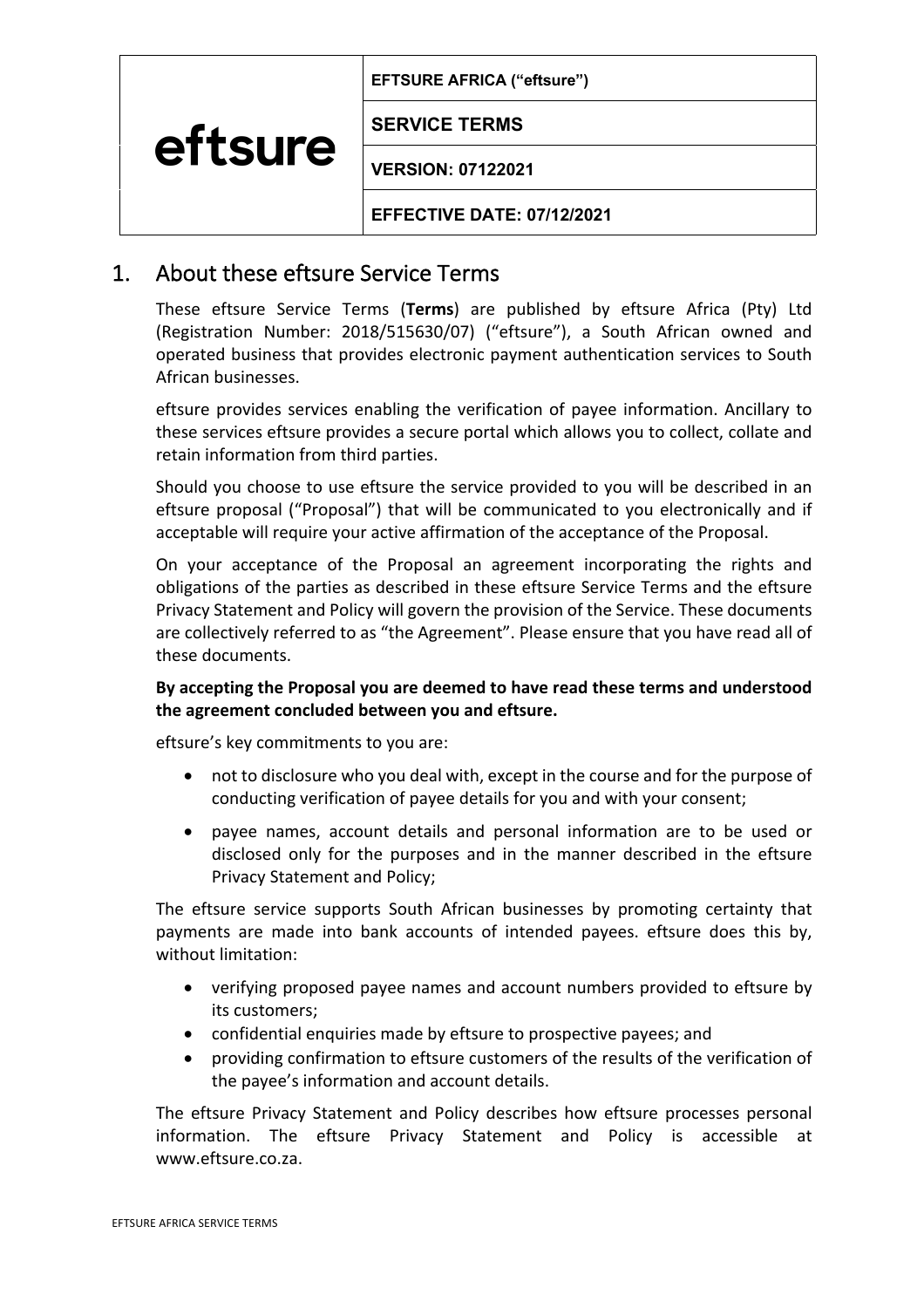The Service supports South Africa's businesses by enabling the businesses to make payments to the bank accounts of intended payees. This is achieved by verifying the Customer's proposed payee names and account numbers (provided to eftsure by its Customers) as prospective payers. eftsure further confirms the verified payee details to its Customers before the Customer makes payment to the intended payee. We will, from time to time, enhance our services supplementary to what is described in this Agreement and on our website and will notify you when these enhancements become effective.

Effective from the end of each period covered by any Fee paid in advance, eftsure may change the Fee. If you do not agree with this modification, you may then terminate this Agreement by giving eftsure prior written notice.

eftsure reserves the right to modify or amend the Agreement. If eftsure amends the Agreement you will be notified by email or on the eftsure website of the amendment and unless you notify eftsure of any objection you may have to the amendment within the 30 (thirty) day period ("notification period") you will be deemed to have accepted the amended terms.

If the amendment is material to the service provided by eftsure to you, you may terminate the Agreement with eftsure within the notification period.

### 2. Definitions

Words defined elsewhere in documents forming part of this Agreement have the meaning there given and in addition:

**"Acceptance"** means an affirmative action confirming that the terms of the Agreement have been read by you and expressing your intent to be bound by the Agreement.

**"Agreement"** means a proposal prepared by eftsure, these Terms of Service and the eftsure Privacy Statement and Policy.

**"Fee"** means an amount payable for or in relation to performance of the Service or otherwise pursuant to this Agreement, including as specified in the Proposal.

**"Intellectual Property Right"** means any and all intellectual property including, without limitation, the trademarks, service marks, trade names, domain names, designs, patents, petty patents, utility models and like rights, in each case whether registered or unregistered and including applications for the grant of any of the aforementioned; copyright (including, without limitation, rights in computer programs and data bases and moral rights), inventions, designs, know-how, confidential information, trade secrets, and all rights in and to any of the aforementioned, and all rights or forms of protection having equivalent or similar effect to any of the aforementioned, which may subsist in any country in the world"

**"Law"** includes any applicable South African law.

**"Report"** means reports provided by eftsure to its Customers confirming whether the payee information and account details are correct. Reports will include additional information as may be necessary.

**"Website"** means the Internet site at the domain www.eftsure.co.za.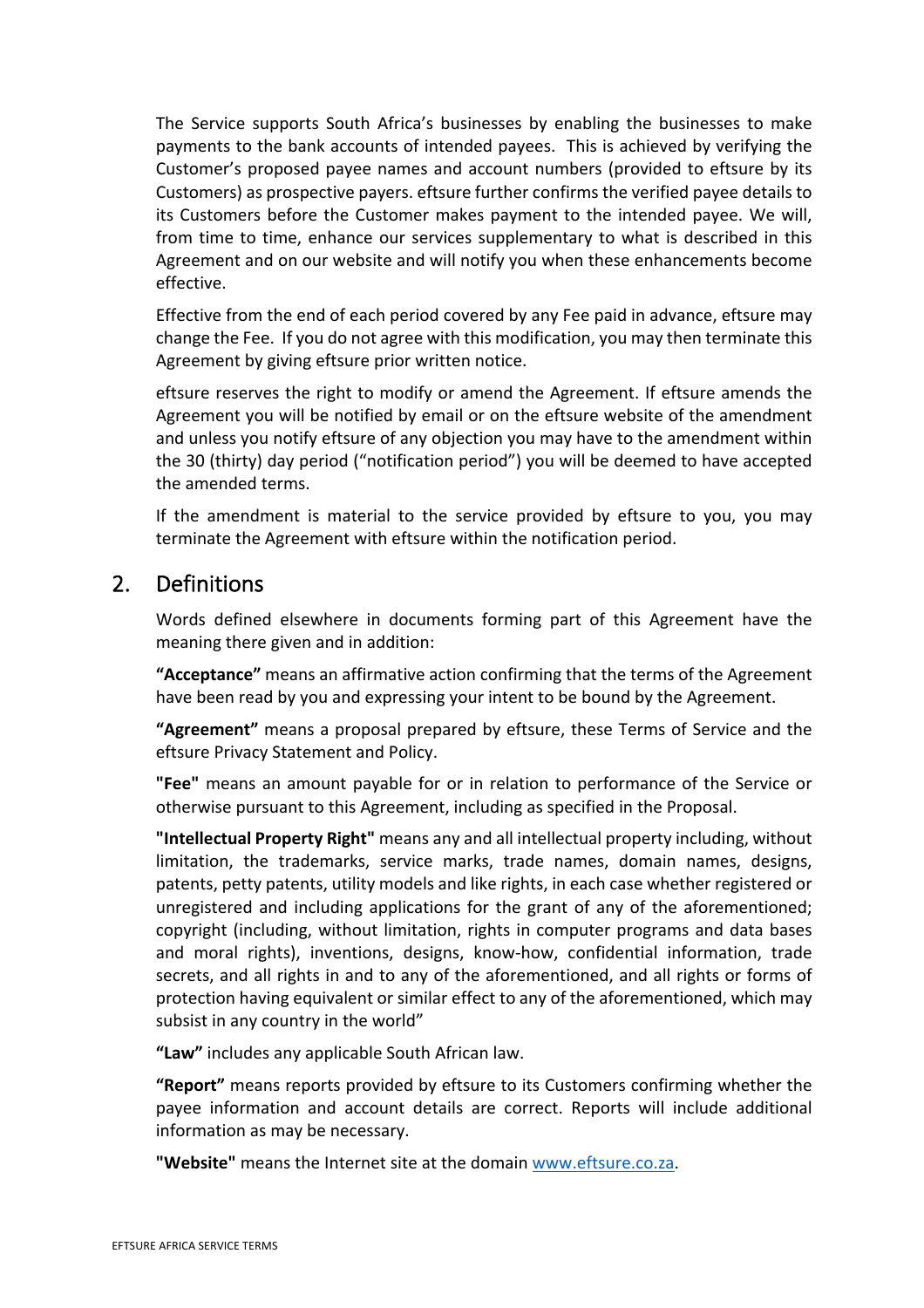## 3. Ordering and provision of Service

If you wish to use the Service please will you contact our agents at sales@eftsure.co.za.

An eftsure agent will assist you in determining which of the products offered by eftsure are most appropriate to you and should constitute the Service.

An eftsure Proposal will be prepared and addressed to you online. Should the Proposal be acceptable to you, you will by an affirmative action be able to accept the Proposal.

If agreed between the parties, the Proposal may be prepared on paper and signed by you. Your signature (or that of your authorised representative) indicates your acceptance of the terms stipulated in the Proposal, these Terms of Service and the eftsure Privacy Statement and Policy.

Your acceptance of the Proposal online constitutes an electronic signature in terms of the Electronic Communications and Transactions Act and results in a binding agreement between eftsure and you, incorporating these eftsure Service Terms and eftsure's Privacy Statement and Policy.

Following your acceptance of eftsure's Proposal, eftsure will provide the Service to you. Your right to use the Service is non-exclusive, non-transferable, and limited by and subject to this Agreement.

## 4. Description of Service

While eftsure will take all commercially reasonable measures to ensure the correctness of details provided to you that are considered by eftsure to be reliable and substantially reduce risks of error or fraud that may be perpetrated by third parties, it cannot guarantee that no error or fraud will occur.

You further acknowledge that the service provided by eftsure, while mitigating the risk of false payee information being used by you, cannot eliminate the risk.

You agree that eftsure is not liable to you for any loss or damage that you may suffer resulting from an error or fraud not detected by eftsure, provided that eftsure has acted reasonable and has undertaken the verification and cross-verification processes as described in this Agreement.

eftsure will take all reasonably commercial measures to minimise the period of verification of payee information. You acknowledge that eftsure cannot assure the period taken for a verification of information as requested by you or the proportion of successful verifications made by it.

eftsure, acting reasonably, is entitled and may rely upon statements by persons purporting to exercise authority for a prospective payee, verifying information about the prospective payee.

The verifications conducted by eftsure will be based upon:

- The actual knowledge of eftsure;
- Third party independent data sources;
- Statements by persons purporting to exercise authority for prospective payees (without verifying the apparent authority of the person).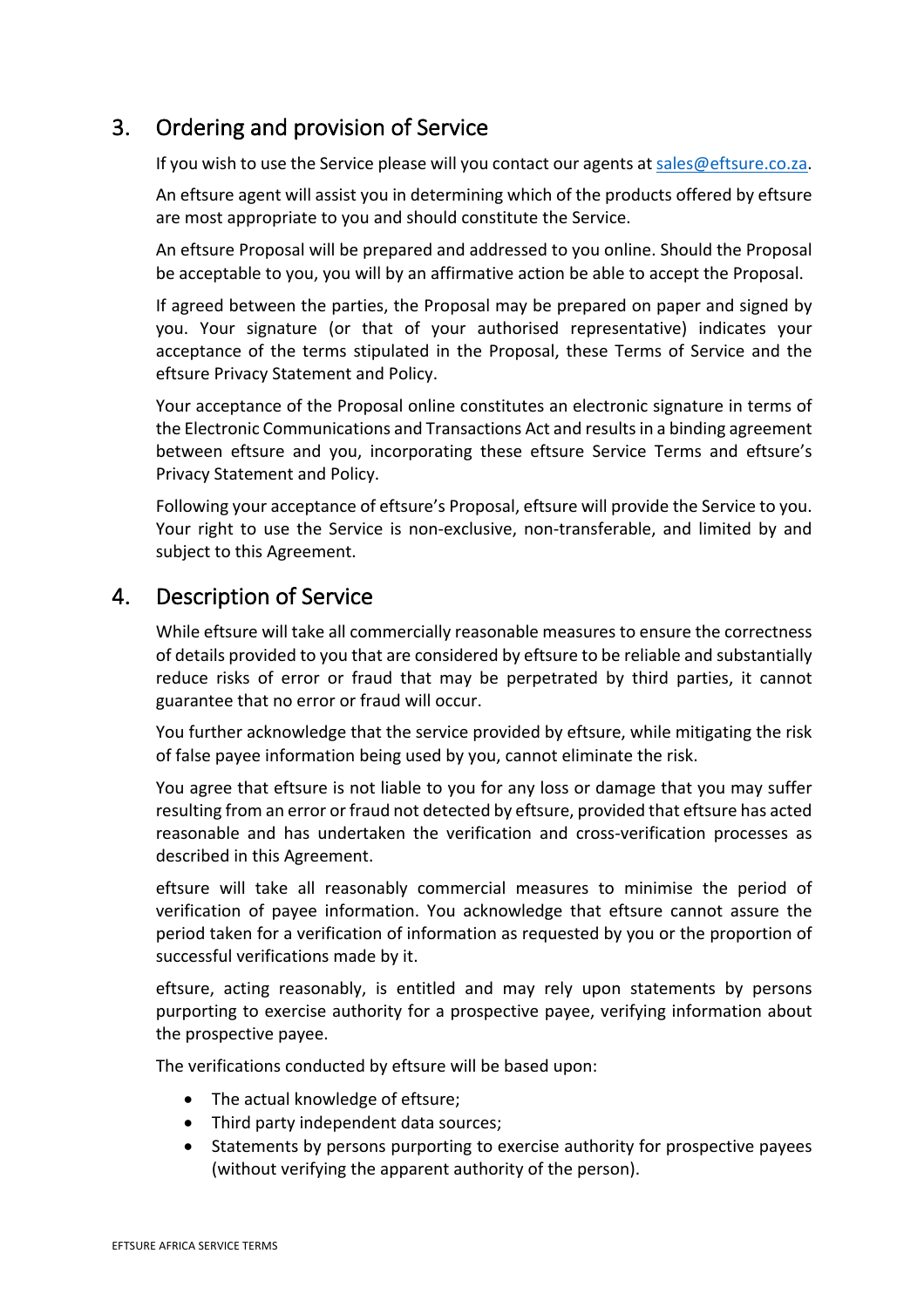You agree that eftsure may also rely on prior requests made of payees or obtained from other customers to verify a prospective payee's information.

eftsure will report the verification of prospective payee information in the manner or media as it may elect from time to time, including by way of electronic tags or flags indicating verified payee information.

You agree that you will only rely on eftsure's final Report and not upon any interim communication or other information that may be provided.

The Reports provided by eftsure are for your exclusive use. You are not entitled to disclosure or provide the Reports to any third party, whether free of charge or for reward.

### 5. Customer Obligation

You agree that all information provided by you to eftsure will be complete and accurate and that you are lawfully entitled to do so.

eftsure is entitled to rely on the accuracy of information provided by you to it.

You indemnify and hold eftsure harmless against any loss or damage that it may suffer arising from its use of the information provided to you.

You acknowledge that where you have provided information to eftsure it is your obligation to update the information if changes occur.

#### 6. eftsure Undertakings

The security of your business and personal information is important to us. We undertake appropriate, reasonable technical and organisational measures to safeguard the integrity and confidentiality of the business and personal information processed by us.

We safeguard against the loss or damage to or unauthorised destruction as well as unlawful access to the information processed by us.

In safeguarding information provided to eftsure by you we have due regard for generally accepted information security practices.

eftsure warrants that the eftsure Service is lawful.

eftsure indemnifies you against any loss or damage caused by it in the provision of the Service, provided that eftsure's total liability to you will not exceed the fees paid by you to eftsure during the 12 (twelve) month period immediately preceding your loss or damage.

You acknowledge that:

- I. eftsure's responsibilities in terms of this Agreement are owed exclusively to you and that no third party has any rights against or can seek any recourse against eftsure.
- II. It is your sole responsibility to determine that the Services that are proposed and accepted by you meet your needs and are suitable.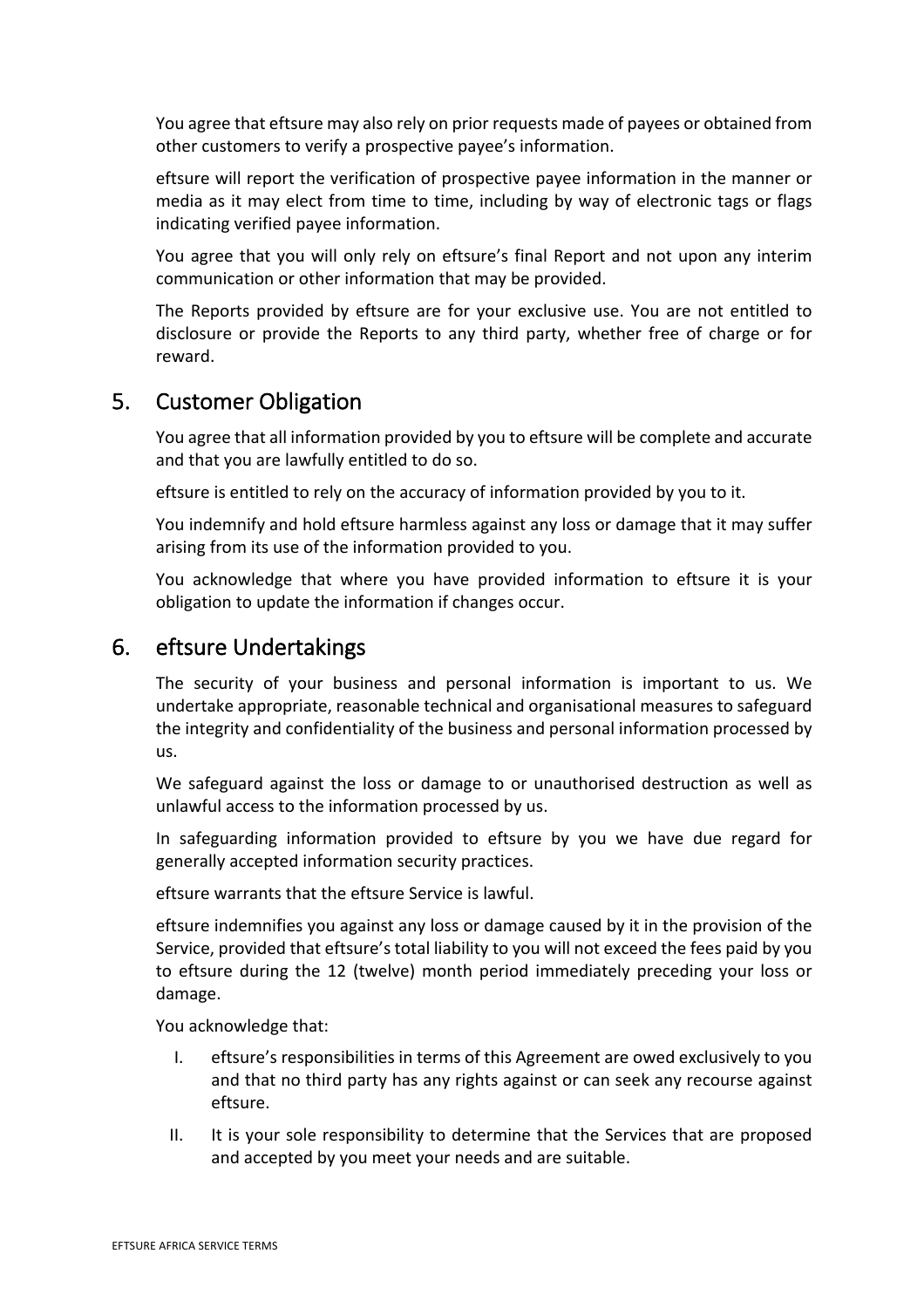- III. eftsure does not warrant that access to and the use of the service will be uninterrupted or error free.
- IV. eftsure has contracted with third parties who provide services and infrastructure upon which the eftsure Service is dependent and has sought to ensure that the appropriate service level agreements bind the service providers.
- V. You may rely on third parties providing services relating to your information and communications technology that are not guaranteed to be available at all times. eftsure is not responsible for the interruption of services within a third party's control.
- VI. eftsure does not provide any implied guarantees, conditions or warranties and these are expressly excluded, as may be permitted by Law.
- VII. Without limitation eftsure does not warrant the merchantability, fitness for purpose, title and non-infringement in the Services.
- VIII. The only warranties or guarantees that you may rely on are those that are expressly stated in this Agreement.

**You agree that eftsure excludes liability and is not liable where eftsure, acting reasonably, verifies details of a prospective payee in reliance upon a statement by a person purporting to exercise authority for a prospective payee, whether that statement was made in response to a verification enquiry made following a request by you or in response to any prior request made by any prior customer of eftsure.**

#### 7. Payment Obligations

- a. You agree to pay to eftsure the Fees set out in the Proposal and any applicable order placed on eftsure by you, together with Value Added Tax (VAT) in terms of the Value Added Tax Act 89 of 1991 and any similar tax that has an impact on the supply of services and other deliverables, before the due date of eftsure's invoice issued for those charges.
- b. eftsure may increase the Fees as described in paragraph 1 of these terms, unless increases in fees are stipulated in the Proposal, in which event the stipulations in the Proposal will prevail.
- c. eftsure may deduct any other payment owed to eftsure under this Agreement.
- d. eftsure may, at eftsure's election, charge you for:
	- I. **Expenses:** at cost and subject to your prior approval for eftsure incurring relevant expenses and disbursements, eftsure's reasonable expenses and disbursements for goods and services purchased on your behalf. Travel on your behalf is reimbursable by you in accordance with eftsure's standard policies; and
	- II. **interest on late payment:** interest on overdue amounts at a rate of 2% (two percent) above the prime lending rate charged by First National Bank from time to time calculated monthly in arrears.
- e. You may also purchase certain value-added services. If you elect to use such services, you agree to pay in advance the required Fees as specified in the Proposal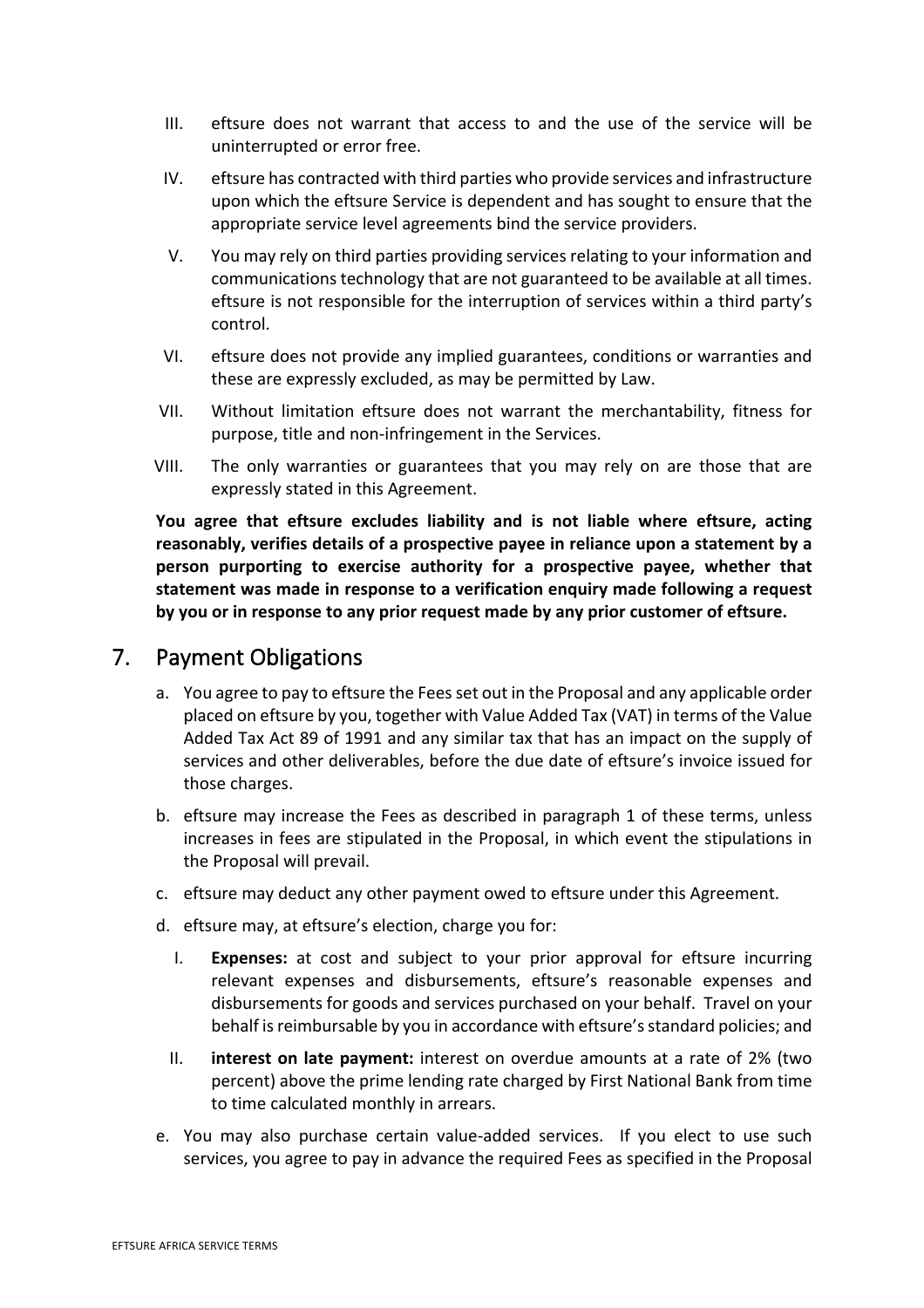or otherwise as eftsure and you may agree in writing (including electronic communication) from time to time.

f. All Fees or payment obligations stated or referred to in this Agreement are exclusive of VAT and any other statutory levies and taxes as may be levied thereon in South Africa in connection with the supply and use of the eftsure Service, which shall be added to all invoices at the statutory rate applicable from time to time.

#### 8. Access to Service

- a. You must ensure that all usernames and passwords required to access the Service are kept secure and confidential. All persons to whom access is granted must be made aware of this obligation in writing. You must immediately notify eftsure of any unauthorised use of usernames and passwords or any breach of security safeguards that may affect access to and use of the eftsure Service.
- b. Subject to its own security measures eftsure will assist you in resetting the passwords, but is not be liable for any harm, cost, liability or other expense that may be suffered or incurred resulting from unauthorised access to or use of the Service.
- c. In processing the information of third parties, which will include personal information, both you and eftsure are required by Law to secure the integrity and confidentiality of the information by taking appropriate reasonable technical and organisational measures to prevent its unauthorised access, loss, damage or destruction. You must implement and maintain the security measures directed by eftsure and should you fail to do so, eftsure will be entitled to terminate this Agreement.
- d. When accessing and using the Service, you, and all users authorised by you, must:
	- I. not attempt to undermine the security or integrity of eftsure's computing systems or networks or, where the Service is hosted by a third party, that third party's computing systems and networks;
	- II. not use, or misuse, the Service in any way which may impair the functionality of the Service or Website, or other systems used to deliver the Services or impair the ability of any other user to use the Service or Website;
- III. not attempt to gain unauthorised access to any materials other than those to which you have been given express permission to access or to the computer system on which the Services are hosted;
- IV. not transmit, or input into the Website, any: files that may damage any other person's computing devices or software; content that may be offensive, or material or information or data in violation of any Law (including data or other material protected by copyright or the Law relating to confidential information and trade secrets which you do not have the right to use);
- V. not attempt to modify, copy, adapt, reproduce, disassemble, decompile or reverse engineer any Intellectual Property (or part thereof), including the computer programs used to deliver the Service or to operate the Website except as is strictly necessary to use either of them for normal operation;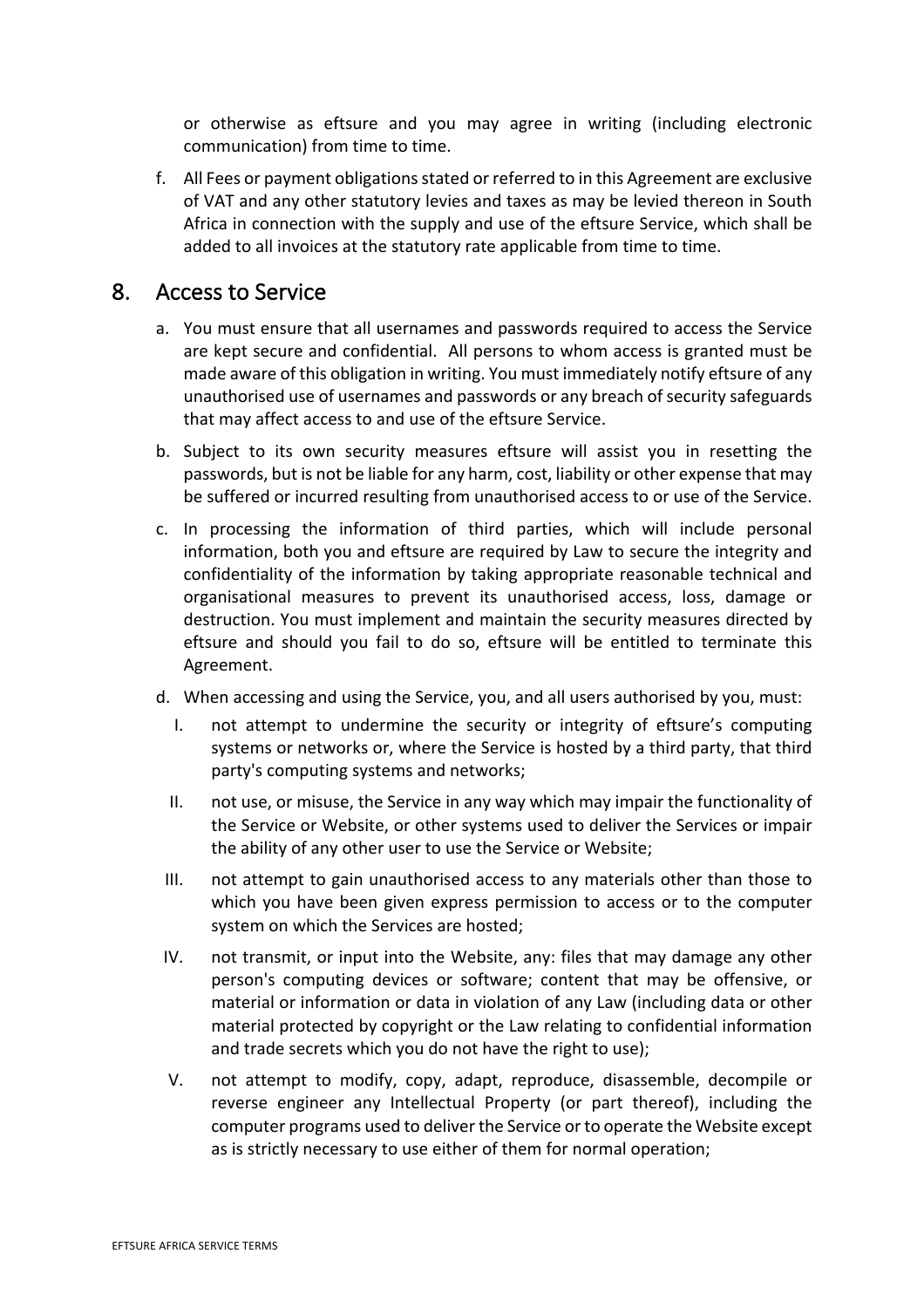- VI. may not permit, encourage or assist (directly or indirectly) any person to do or attempt to do any of the aforegoing; and
- VII. ensure that every person who is given access to the Service is aware of and has signed a written undertaking to comply with the stipulations governing the security of the use of the Service and their access to the Service.
- e. Use of the Service may be subject to limitations including but not limited to the number of verifications in any period or other transaction volumes and as to the number of calls that you are permitted to make against eftsure's application programming interface. Any such limitations will be as stipulated in eftsure's Proposal.

# 9. Intellectual Property Rights and information that You submit to eftsure

- a. You acknowledge that all right, title and interest in and to the Intellectual Property Rights in relation to the Services, including in relation to the Website and the Reports vests exclusively in eftsure and that you have no claim of any nature in and to eftsure's Intellectual Property Rights.
- b. Title to, and any and all intellectual property rights in information that vests in you that you may provide to eftsure will remain your property. The rights of data subjects in their personal information will continue to vest in the data subjects.
- c. Subject to the rights of data subjects, you grant eftsure a perpetual, irrevocable, royalty-free licence to use, copy, transmit, store, and back-up information that you submit to eftsure for the purposes of the provision of the Service and for any other purpose that is in accordance with eftsure's Data Protection Policy. Privacy Statement and Confidentiality Commitment.

## 10. Limitation and Exclusions of Liability

- a. To the maximum extent permitted by Law, eftsure is not liable for any losses or claims that you may incur in using the Service.
- b. Nothing in this Agreement excludes, restricts or modifies any guarantee, term, condition, warranty, or any right or remedy, implied or imposed by any legislation which cannot lawfully be excluded or limited, including the Consumer Protection Act, 68 of 2009 ("CPA").
- c. eftsure's maximum aggregate liability for all claims under or relating to this Agreement or the Service whether in contract, delict (including negligence), in equity, under statute, under an indemnity, based on fundamental breach or breach of a fundamental term or on any other basis, is limited to the lesser of:
	- I. the Fees paid by you in the immediately preceding 12 months; or
	- II. ZAR R 10,000 (ten thousand rand).
- d. eftsure is not liable for, and no measure of damages will, under any circumstances, include:
	- I. special, indirect, consequential, incidental or punitive damages; or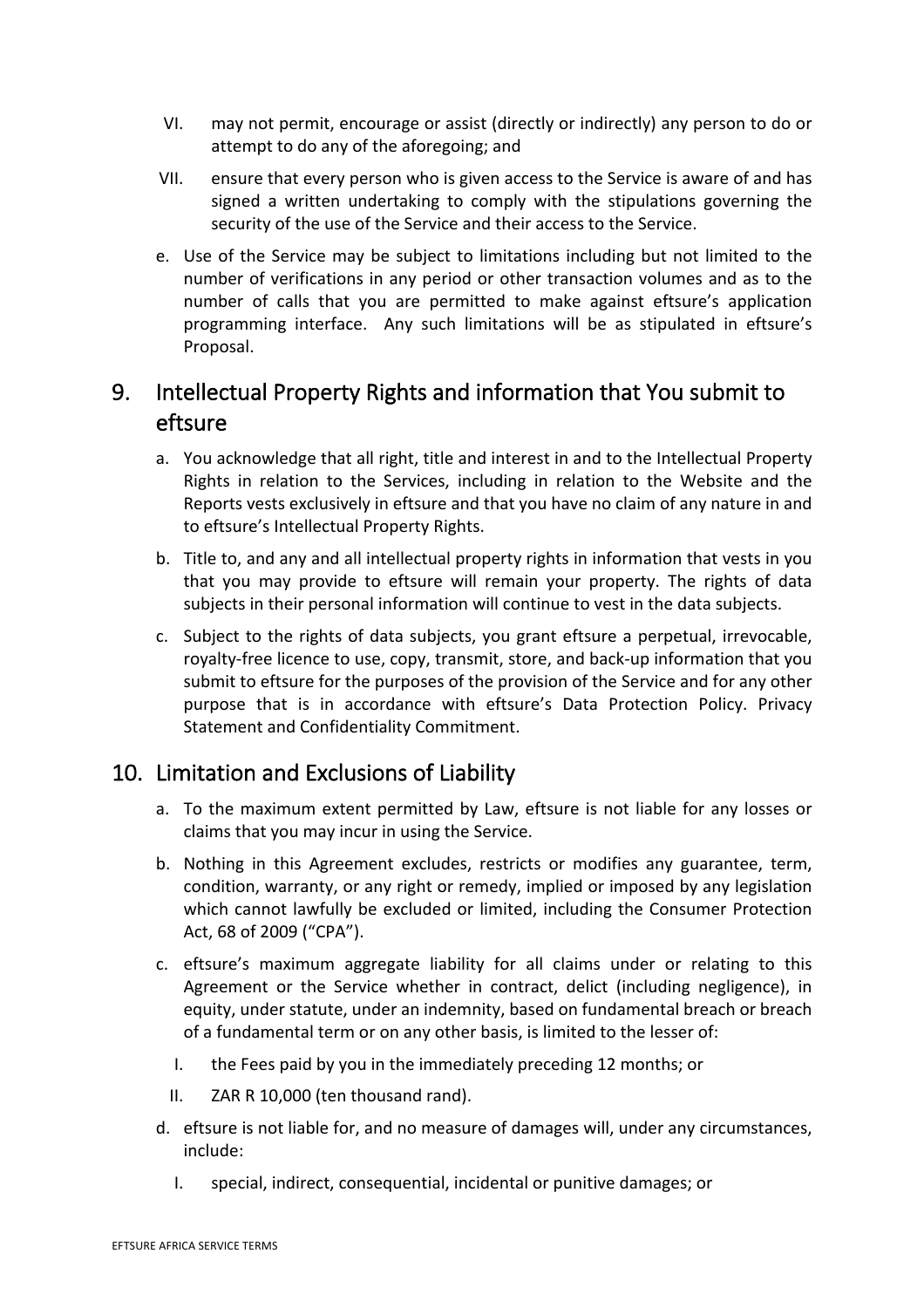- II. damages for loss of profits, revenue, goodwill, anticipated savings or damage to data or corruption of data (including any data or information that is inputted by you), whether in contract, tort (including negligence), in equity, under statute or on any other basis, whether or not such loss or damage was foreseeable and even if advised of the possibility of such loss or damage.
- e. eftsure's liability to you is diminished to the extent that acts or omissions of you or any person for whom you are responsible or other third parties contribute to or cause the loss or liability.
- f. You indemnify eftsure against any claim, proceedings, loss, damage, fine, penalty, interest and expense arising out of or in connection with breach of this Agreement by you in respect of your access to and use of the Service and non-compliance with Laws by you or any person for whom you are responsible.

#### 11. Termination

- a. Provision of the Service will continue for the period covered by any Fee paid in advance.
- b. At the end of each period covered by any Fee paid in advance, this Agreement will automatically continue for another period of the same duration as that period, if you pay the then current Fee in advance when due, unless either party terminates this Agreement by giving notice to the other party as provided in the Proposal.
- c. If you terminate this Agreement you shall be liable to pay all relevant Fees on a prorata basis for each day of the then current period up to and including the day of termination of this Agreement.
- d. If you:
	- I. breach this Agreement (including, without limitation, by non-payment of any Fees) and do not remedy the breach within 14 (fourteen) days after receiving notice of the breach if the breach is capable of being remedied;
	- II. breach this Agreement and that breach is not capable of being remedied (which includes (without limitation) or any payment of Fees that are more than 30 days overdue);
- III. are placed under curatorship or be liquidated/sequestrated (whether provisionally or finally), or enter into a compromise with any of your creditors, or become subject to any similar insolvency event in any jurisdiction, or
- IV. do anything that in eftsure's sole and absolute discretion harms or may cause harm to eftsure's Intellectual Property Rights or eftsure's good name and reputation;

then eftsure may take any or all of the following actions, at its sole discretion:

- A. terminate this Agreement and your right of use of the Service;
- B. suspend for any definite or indefinite period of time, your use of the Service.
- e. For the avoidance of doubt, if payment of any invoice for Fees due is not made in full by the relevant due date, eftsure may suspend or terminate your use of the Service and the authority for you to use the Service.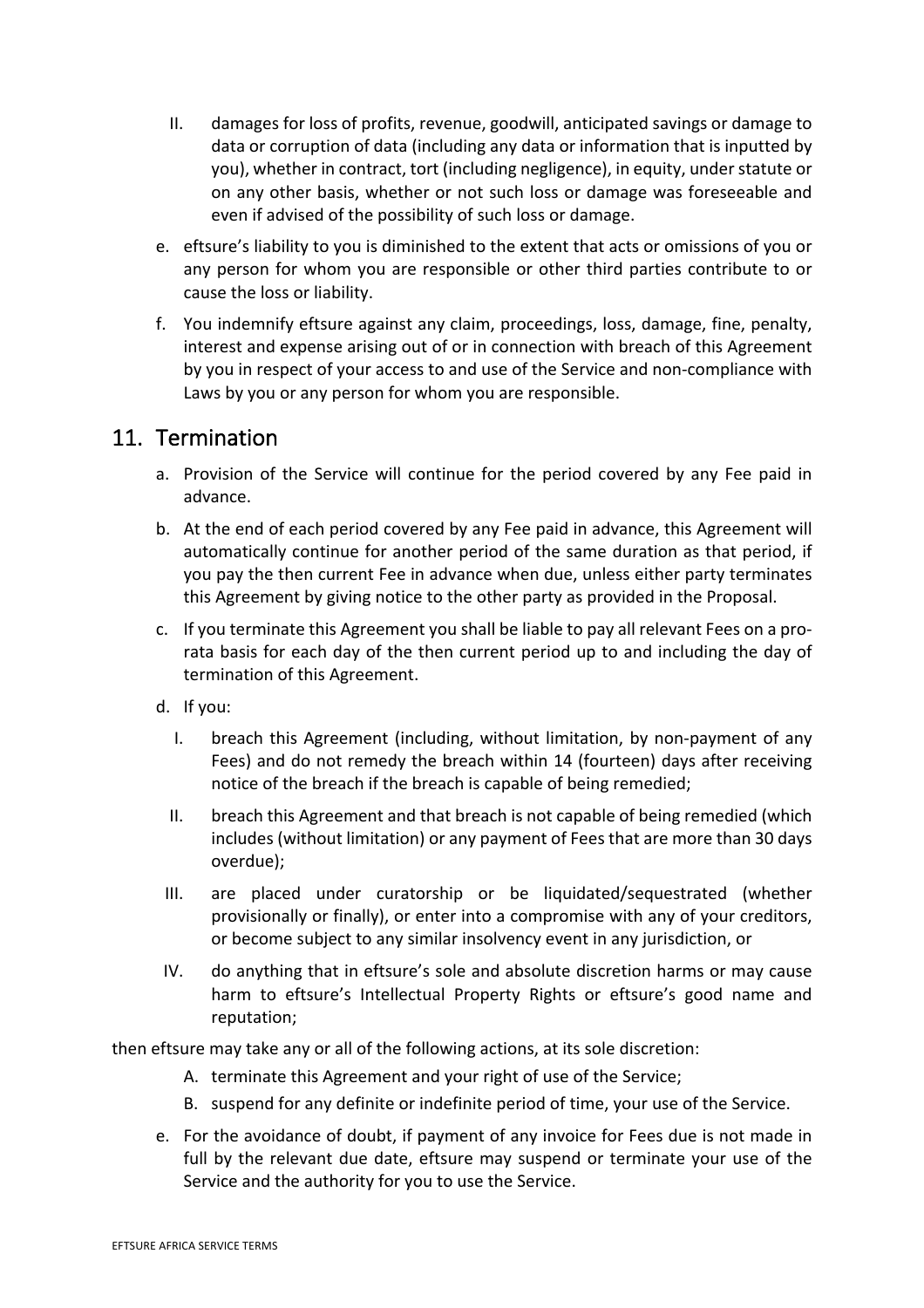- f. Termination of this Agreement is without prejudice to any rights and obligations of the parties accrued up to and including the date of termination. On termination of this Agreement:
	- I. You will remain liable for any accrued charges and amounts which become due for payment before or after termination; and
	- II. You must immediately cease to use the Service.

### 12. Help Desk

- a. eftsure provides support to you but you have certain responsibilities before requesting support.
- b. You will appoint a person who will be the primary point of contact for support, both internally within your organisation and to communicate support queries to eftsure.
- c. The contact person will make all reasonable efforts to investigate and diagnose procedural and technical difficulties with the use of eftsure before contacting eftsure at support@eftsure.co.za.
- d. The contact person appointed by you must be familiar with and understand your internal processes and the services provided by eftsure enabling internal support to be provided where necessary and the ability to identify where any problem experienced is a result of an organisational or technical failure by eftsure.
- e. If the contact person believes that the problem arises from a technical or organisational failure by eftsure the problem must be reported to eftsure with sufficient information to allow persons providing support to identify the problem and assist in its resolution.
- f. If the problem could have been remedied internally, alternatively results from the improper use of eftsure's service, eftsure will be entitled to charge you for the support provided.

#### 13. Service availability

- a. Whilst eftsure intends that the Services should be available 24 (twenty-four) hours a day, 7 (seven) days a week, it is possible that on occasions the Services or Website may be unavailable to permit maintenance or other development activity to take place.
- b. If for any reason eftsure must interrupt the Services for longer periods than eftsure would normally expect, eftsure will use reasonable endeavours to publish in advance details of such activity on the Website.
- c. Necessary maintenance which may render the eftsure service unavailable will be planned to take place over non-peak periods (after 20:00 during weekdays or over the weekend).
- d. If unscheduled maintenance is required for whatever reason eftsure shall make all commercially reasonably efforts to ensure that the interruption of the eftsure service is minimised.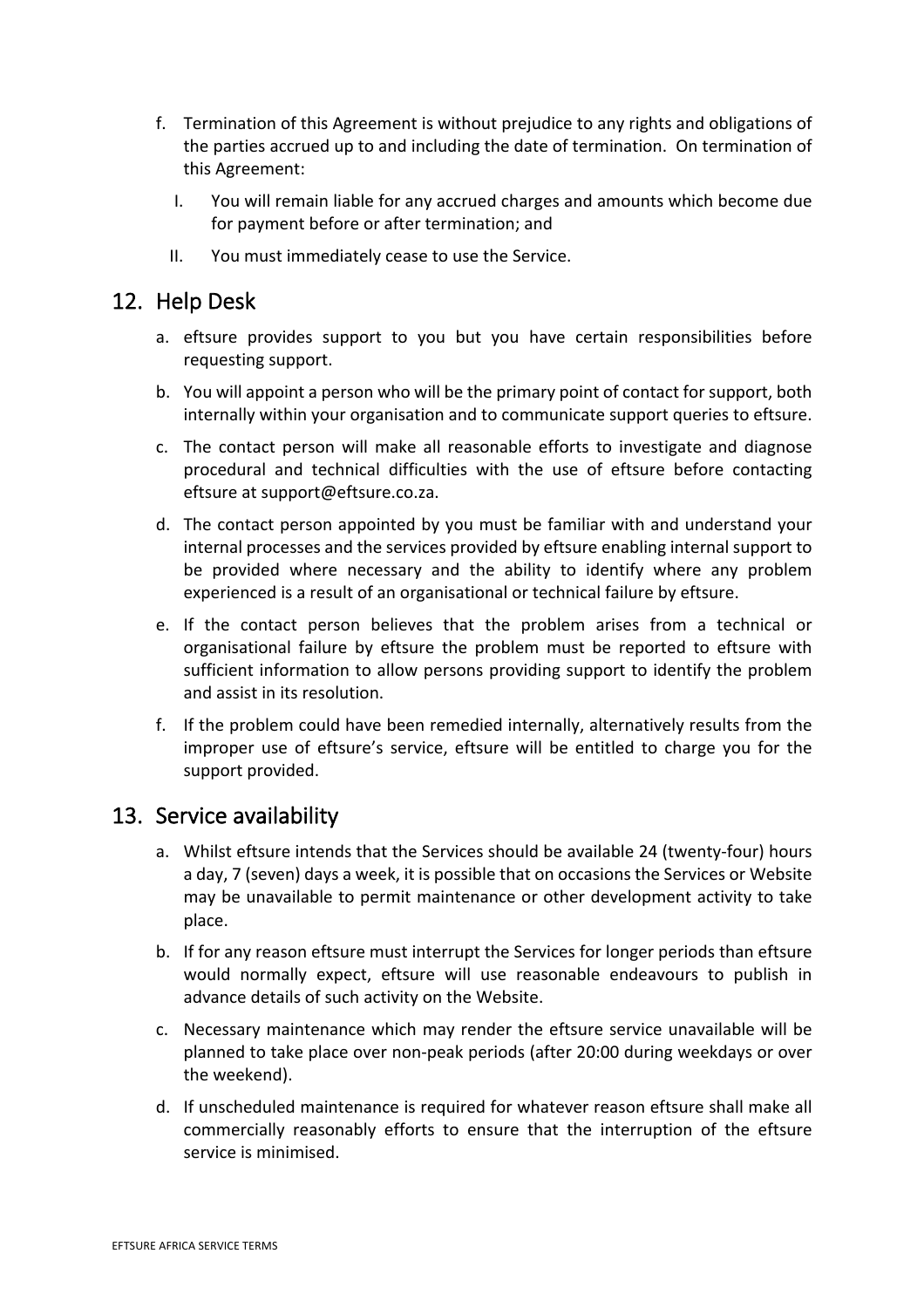#### 14. General

- a. If any part of this Agreement is held to be unenforceable, the unenforceable part is to be given effect to the greatest extent possible and the remainder will remain in full force and effect. This clause has no effect if the deletion alters the basic nature of this Agreement or is contrary to public policy.
- b. This Agreement is governed by the laws of South Africa. You irrevocably submit to the exclusive jurisdiction of the High Court of South Africa, Gauteng Local Division, Johannesburg.
- c. A person who is not a party to this Agreement has no right to benefit under or to enforce any term of this Agreement.
- d. Provisions of this Agreement constitute the entire agreement between eftsure and you in relation to the Service and supersede all other (prior or contemporaneous) communications or displays whether electronic, oral, or written, between eftsure and you in relation to the Service.
- e. Your use of the Service is conducted electronically. You agree that eftsure may communicate with you electronically for all aspects of your use of the Service, including sending electronic notices to you.
- f. No waiver, delay or failure by eftsure to take any action shall constitute or be construed as a waiver of that or any other term, condition, option, privilege or right eftsure may have.
- g. Neither eftsure nor you will be liable for any delay or non-performance of eftsure's obligations under this Agreement to the extent to which that delay or nonperformance arises for any act or omission beyond their reasonable control which could not reasonably be planned for or avoided. This clause does not apply to any obligation to pay money. Each of eftsure and you agree to promptly notifying the other in writing of the cause of the delay or non-performance and the likely duration of the delay or non-performance. Provided that the affected party uses its reasonable endeavours to limit the effect of that delay or non-performance on the other party, the affected party's obligations to perform, to the extent affected by the cause, will be suspended during the period that the cause persists. If performance is not resumed within a reasonable period after the cause of the delay or non-performance ceases to operate the other party may terminate this Agreement immediately by written notice to the affected party.
- h. A provision of this Agreement, or any right referenced in it, may only be waived by written notice signed by the party granting the waiver. Waiver of a breach of this Agreement does not waive any other breach.
- i. eftsure is your independent contractor. Neither party is a partner, agent, employee, joint venture, fiduciary or legal representative of the other party. Neither party has authority to bind the other in any way.
- j. All notices, consents or other communication must be in writing addressed to the parties and will be taken to have been given if:
	- I. personally delivered at the physical address of the party as described in (k);